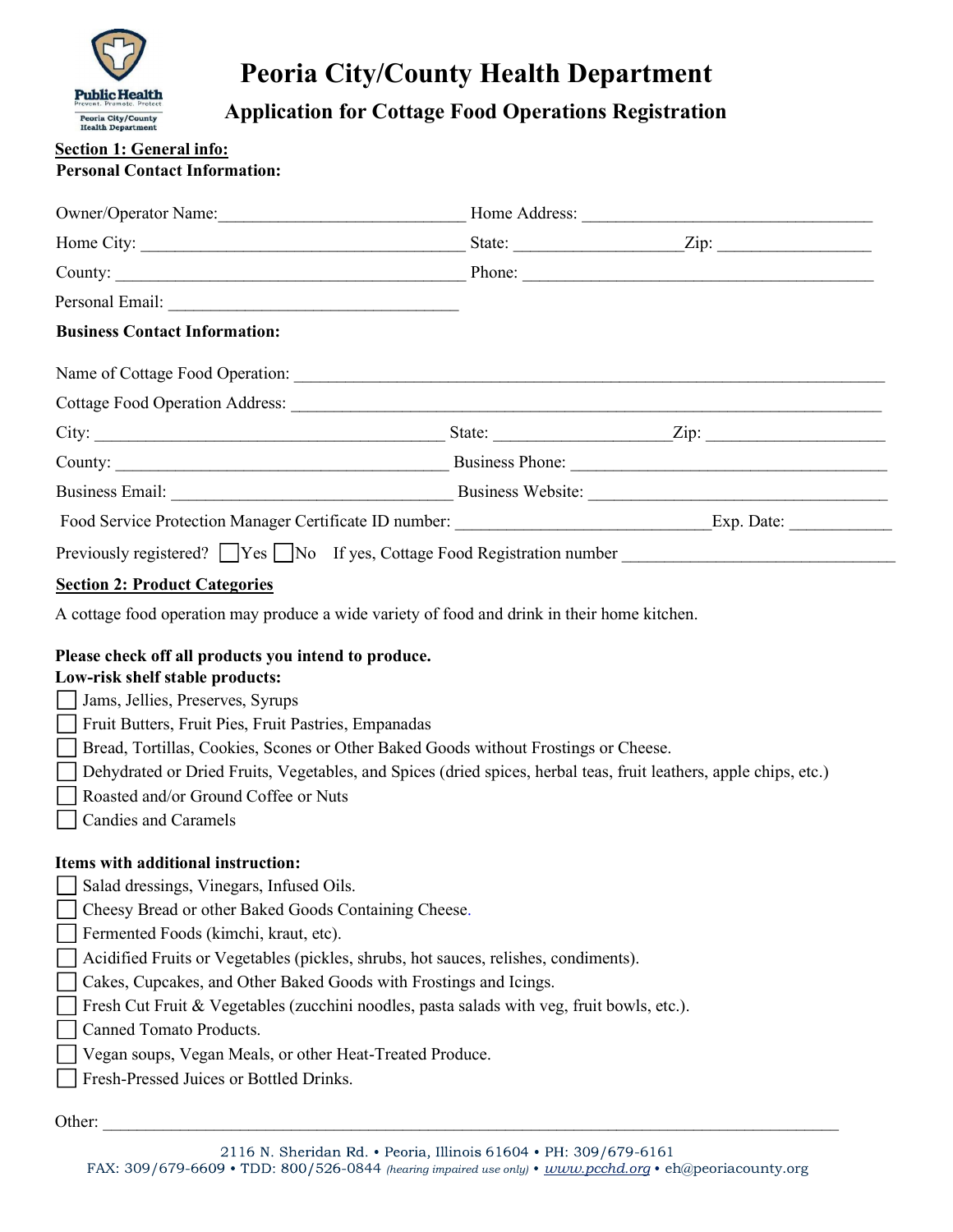#### Section 3: Sales Avenues

Food and drink produced by a cottage food operation shall be sold directly to consumers for their own consumption and not for resale. Sales to retail stores such as restaurants, grocery stores, or bakeries are prohibited. Sales to third party distributors for resale are prohibited. Sales to third party distributors that deliver products on your behalf are prohibited. All sales of cottage foods are **Section 3: Sales Avenues**<br>
Food and drink produced by a cottage food operation shall be sold directly to consumers for their own consumption and not for<br>
reache. Sales to triad stores such as restaurants, grocery stores cottage food operation is located. A copy of your certificate of registration must be available upon request by the Department and any local health department.

| Please indicate how you will sell your products. Check all that apply.                                                                                                                                                                                                                                                                |                                                                                                                                      |  |
|---------------------------------------------------------------------------------------------------------------------------------------------------------------------------------------------------------------------------------------------------------------------------------------------------------------------------------------|--------------------------------------------------------------------------------------------------------------------------------------|--|
| Pick-up from my home or farm (Note: cottage food                                                                                                                                                                                                                                                                                      | Online sales                                                                                                                         |  |
| businesses selling from their home may be prohibited<br>from some sales activities at home by local laws that<br>apply to all cottage food operations. Please check with                                                                                                                                                              | Delivery directly to customer                                                                                                        |  |
| your unit of local government about<br>requirements on parking, signage, customer counts, etc.)                                                                                                                                                                                                                                       | Farmers Market/Fairs/Festivals/Pop up stand/Public<br>event                                                                          |  |
| $\bigcup$ On-farm store                                                                                                                                                                                                                                                                                                               | Shipping (Each cottage food product that is shipped<br>must be sealed in a manner that reveals tampering,                            |  |
| Delivery to or pick-up from a third party private<br>property with consent of the property holder (i.e. drop<br>off/pick-up location/pop-up stand)                                                                                                                                                                                    | including, but not limited to, a sticker or pop top. Cottage<br>foods may not be shipped across state lines.)<br>Other:              |  |
| If you selected "Shipping" from above, please describe how you will seal your product in a manner that reveals tampering:                                                                                                                                                                                                             |                                                                                                                                      |  |
|                                                                                                                                                                                                                                                                                                                                       |                                                                                                                                      |  |
| <b>Section 4: Signage</b>                                                                                                                                                                                                                                                                                                             |                                                                                                                                      |  |
| At the point of sale, notice must be provided in a prominent location that states the following: "This product was produced in a<br>home kitchen not inspected by a health department that may also process common food allergens.<br>shall be a message on the cottage food operation's online sales interface at the point of sale. | If you have safety concerns, contact your local health department." At a physical display, notice shall be a placard. Online, notice |  |
| Please indicate all the ways in which you will notify customers at point of sale:                                                                                                                                                                                                                                                     |                                                                                                                                      |  |
| Prominent placard at my booth/stall $(8in x 10in minimum)$                                                                                                                                                                                                                                                                            |                                                                                                                                      |  |

#### Section 4: Signage

#### Please indicate all the ways in which you will notify customers at point of sale:

|--|

Signage placed prominently at the pick-up location at my home/farm (8in x 10in minimum)

Language placed prominently at the point of sale on my website or sales platform

Other:

#### Section 5: Labeling:

All cottage food products must be pre-packaged in the home kitchen. The food packaging must conform to the labeling requirements of the Illinois Food, Drug and Cosmetic Act, and must contain the following phrase in prominent lettering: "This product was produced in a home kitchen not inspected by a health department that may also process common food allergens. If you have safety concerns, contact your local health department." if you insect to use the following terminology on your label: Illinois Grown, Illinois-Sourced, Illinois Farm<br>The Fact of Production of Production's continent and the following terminol of sale.<br>
Denominent placed at my b

#### Special Labeling Opportunity for Local Ingredients

Are you using any ingredients grown or raised on an Illinois farm and purchased directly from the farmer? If so, you are entitled and Product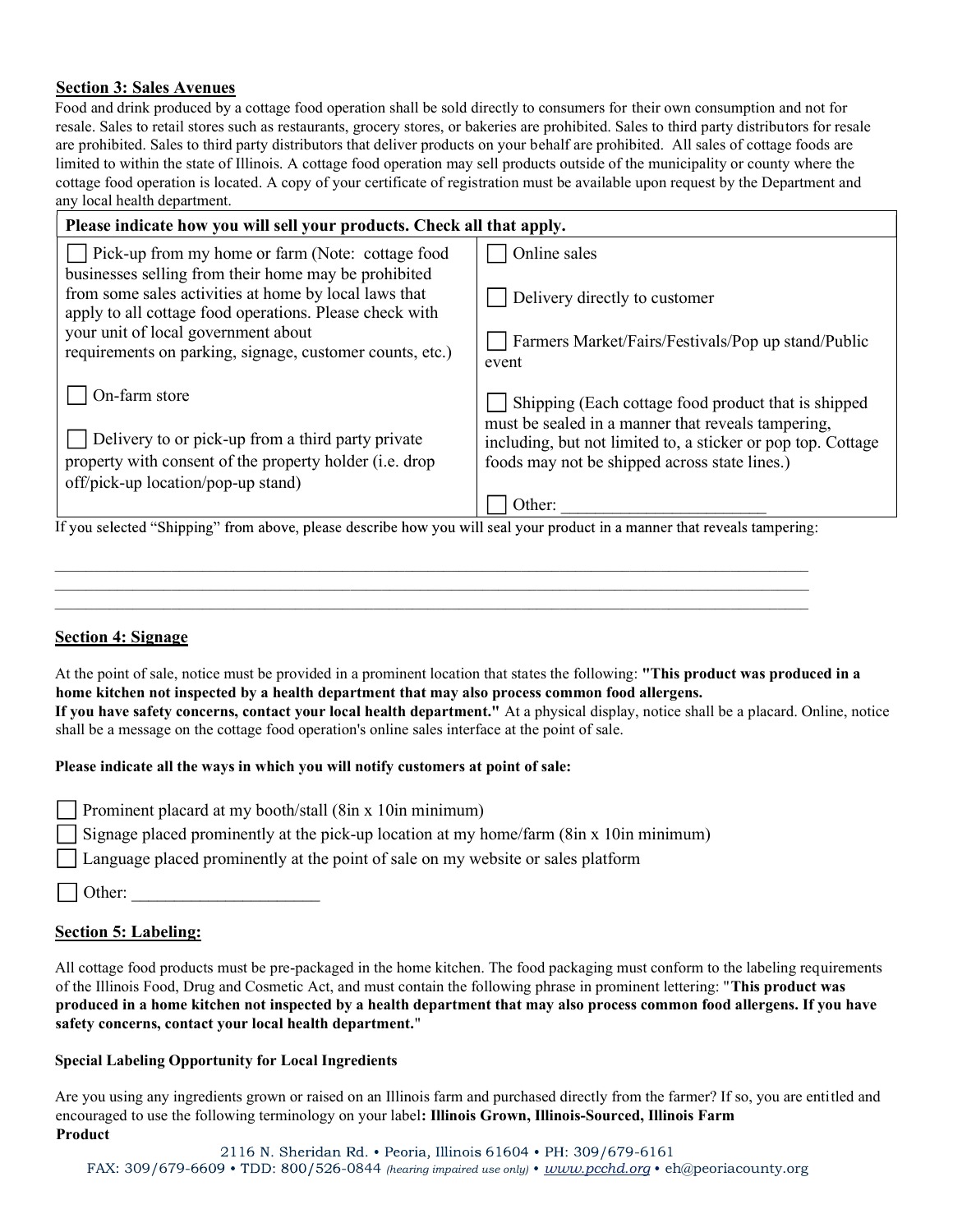#### Request for a labeling exemption:

Cottage food operators may request an exemption from product packaging for foods that are not easily packaged (i.e. wedding cakes), for foods that are more suited to bulk containers or display cases (i.e donuts or scones), or for other reasons. If the exemption is granted, the cottage food producer must include all labeling requirements on a receipt or similar document that is delivered to that consumer with the product, and the cottage food warning sign must still be present at point of sale. The local health department has the authority to accept or deny the exemption request.

 $\mathcal{L}_\mathcal{L} = \mathcal{L}_\mathcal{L} = \mathcal{L}_\mathcal{L} = \mathcal{L}_\mathcal{L} = \mathcal{L}_\mathcal{L} = \mathcal{L}_\mathcal{L} = \mathcal{L}_\mathcal{L} = \mathcal{L}_\mathcal{L} = \mathcal{L}_\mathcal{L} = \mathcal{L}_\mathcal{L} = \mathcal{L}_\mathcal{L} = \mathcal{L}_\mathcal{L} = \mathcal{L}_\mathcal{L} = \mathcal{L}_\mathcal{L} = \mathcal{L}_\mathcal{L} = \mathcal{L}_\mathcal{L} = \mathcal{L}_\mathcal{L}$  $\mathcal{L}_\mathcal{L} = \mathcal{L}_\mathcal{L} = \mathcal{L}_\mathcal{L} = \mathcal{L}_\mathcal{L} = \mathcal{L}_\mathcal{L} = \mathcal{L}_\mathcal{L} = \mathcal{L}_\mathcal{L} = \mathcal{L}_\mathcal{L} = \mathcal{L}_\mathcal{L} = \mathcal{L}_\mathcal{L} = \mathcal{L}_\mathcal{L} = \mathcal{L}_\mathcal{L} = \mathcal{L}_\mathcal{L} = \mathcal{L}_\mathcal{L} = \mathcal{L}_\mathcal{L} = \mathcal{L}_\mathcal{L} = \mathcal{L}_\mathcal{L}$ 

Request for product packaging exemption

Please list the products for which you are requesting an exemption and provide a rationale:

#### Section 6: Employees

Employees are allowed under cottage food law. All persons that prepare or package food must have their Certified Food Protection Manager (CFPM) Certificate. The CFPM is not required for employees that handle sales, marketing, admin. or other facets of the business.

#### Please list the persons that prepare or package food:

| Please list the persons that prepare or package food: |                                                                                                                                                                                                                                                                                                                     |  |
|-------------------------------------------------------|---------------------------------------------------------------------------------------------------------------------------------------------------------------------------------------------------------------------------------------------------------------------------------------------------------------------|--|
|                                                       |                                                                                                                                                                                                                                                                                                                     |  |
|                                                       |                                                                                                                                                                                                                                                                                                                     |  |
|                                                       |                                                                                                                                                                                                                                                                                                                     |  |
| regulations                                           | A copy of a valid Food Service Protection Manager Certificate<br>A product label for each product category selected in Section 2, demonstrating that you are complying correctly with labeling<br>If on a private water supply, a copy of water test results showing satisfactory E. coli/Coliform bacteria results |  |
|                                                       | □ If producing acidified or fermented foods (pickles, kraut, kimchi, etc.), one of the following:<br>A. A completed food safety plan and representative pH Test for each product with a different food safety process                                                                                               |  |
|                                                       | Example: Delia makes pickled cucumbers, pickled beets, kimchi, and hot sauces. Each of these four products requires a<br>different process to make. She will need to submit a food safety plan and pH test for all four products.                                                                                   |  |
|                                                       | Example: Janae makes a pickled cucumber recipe that has five different variations (one with dill, one with jalapenos, one                                                                                                                                                                                           |  |

#### Section 7: Checklist of Required Information

Example: Janae makes a pickled cucumber recipe that has five different variations (one with dill, one with jalapenos, one with more sugar, one with stevia, and one with ginger). Although the recipes vary slightly, the pickling process is the same for all five recipes. Janae must submit just one food safety plan and a pH test for at least one pickle recipe as evidence that her process is safe. A pH test and food safety plan is not required for all five recipe variations. For the Mercifiest of Required Information<br>
A copy of a valid Food Service Protection Manager Certificate<br>
A product habel for each product category selected in Section 2, demonstrating that you are complying correctly wit regulations<br>
If on a private water supply, a copy of water test results showing satisfactory E. coli/C<br>
If producing acidified or fermented foods (pickles, kraut, kimchi, etc.), one of the folle<br>
A. A completed food safet

state.

If producing canned tomatoes or canned tomato products (i.e. salsa, pasta sauce, etc), one of the following:

2116 N. Sheridan Rd. • Peoria, Illinois 61604 • PH: 309/679-6161 FAX: 309/679-6609 • TDD: 800/526-0844 (hearing impaired use only) • www.pcchd.org • eh@peoriacounty.org